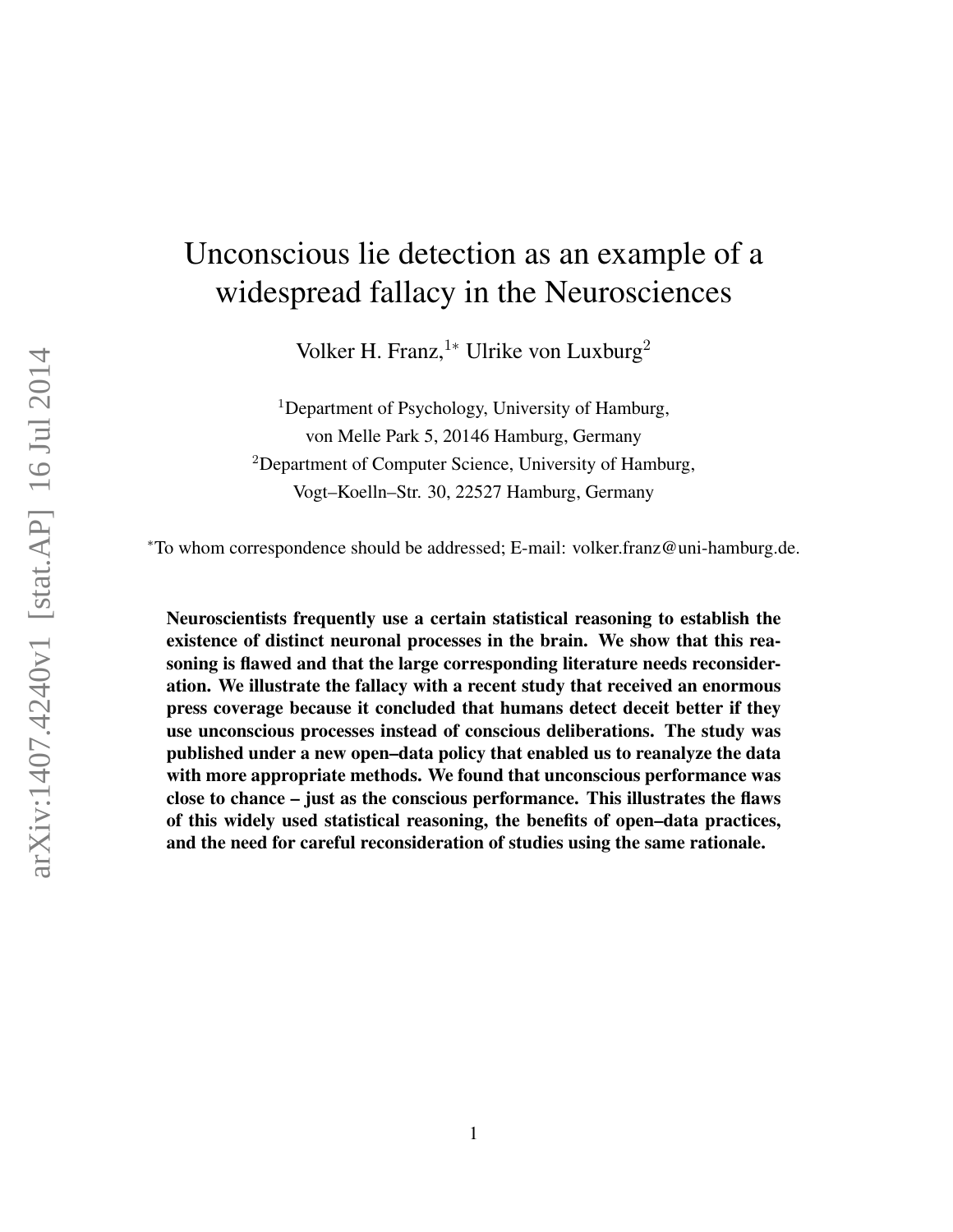#### Introduction

Lie detection is of considerable importance to modern society, in particular in connection with police investigations, court proceedings, and security questions. For example, the U.S. government invests large amounts of money for training "behavior detection officers" to detect terrorists from their behavior at airports. These programs have been criticized for being irrational (Tierney, 2014) because scientific evidence suggests that humans are only correct in approximately 54% of lie–truth judgments (Bond  $\&$  DePaulo, 2006). This is essentially as good as flipping a coin. In this context, the recent lie detection study (ten Brinke, Stimson, & Carney, 2014) presents the surprising finding that unconscious processes are much better in detecting liars than conscious processes. Consequently, the study received enormous attention<sup>[1](#page-1-0)</sup> with potentially far–reaching practical consequences. For example, consider jurors at court were advised "Truth or lie — trust your instinct, says research" (Briggs, 2014; Anonymous, 2014). This could make it very difficult to allow for a rational debate in cases where the truth does not seem as obvious as our instinct might suggest (Loftus, 2003). We show that the lie detection study does not provide "strong evidence" that "consciousness interfere[s] with the natural ability to detect deception" (ten Brinke et al., 2014, p. 6).

The reasoning used by the lie detection study, as well as by many other studies in the Neurosciences, is illustrated in Fig. 1. Participants watched two videos of interrogations. In one video the suspect was lying, in the other the suspect was telling the truth. Participants did not know who was the liar. The goal of the study was to find out whether participants could tell apart liars from truth–tellers (e.g., from signs of stress). After watching the videos, participants performed two tasks. The "direct" task (Fig. 1A) is assumed to tap conscious processes because the participants simply see pictures of the suspects and classify these pictures as truth–tellers or liars. As expected (Bond & DePaulo, 2006), participants were very bad in this direct task (49.6% correct, with chance level being 50%).

Things seemed to change drastically when the "indirect" task (Fig. 1B) was performed, which is assumed to tap unconscious processes. Now the pictures of the suspects were presented only briefly ("prime") and hidden from consciousness by special masking techniques. The participants sorted well visible words (the "targets") like "honest" or "deceitful" into the categories "truth" or "lie". Interestingly, participants were significantly faster if such a word was preceded by a congruent picture of a suspect (e.g., the word "deceitful" was preceded by a picture of a liar) than if the word was preceded by an incongruent picture (e.g., the word "deceitful" was preceded by a picture of truth–teller). This can only be explained if some information

<span id="page-1-0"></span><sup>1</sup> Selected press coverage (retrieved Mar–May 2014): New York Times, Apr. 26 [http://www.nytimes.com/2014/04/](http://www.nytimes.com/2014/04/27/business/the-search-for-our-inner-lie-detectors.html) [27/business/the-search-for-our-inner-lie-detectors.html](http://www.nytimes.com/2014/04/27/business/the-search-for-our-inner-lie-detectors.html) Science Magazine, Apr 1 [http://news.sciencemag.org/signal-noise/](http://news.sciencemag.org/signal-noise/2014/03/spot-liar-trust-your-instinct) [2014/03/spot-liar-trust-your-instinct](http://news.sciencemag.org/signal-noise/2014/03/spot-liar-trust-your-instinct) BBC, Mar 29 <http://www.bbc.com/news/health-26764866> British Psychological Society, Mar 28 <http://www.bps.org.uk/news/our-subconscious-mind-may-detect-liars> Süddeutsche Zeitung, Mar 27 [http://](http://www.sueddeutsche.de/wissen/psychologie-unterbewusstsein-durchschaut-unehrlichkeit-1.1923587) [www.sueddeutsche.de/wissen/psychologie-unterbewusstsein-durchschaut-unehrlichkeit-1.1923587](http://www.sueddeutsche.de/wissen/psychologie-unterbewusstsein-durchschaut-unehrlichkeit-1.1923587) The Times, Mar  $26\,$  [http://www.](http://www.thetimes.co.uk/tto/science/article4045032.ece) [thetimes.co.uk/tto/science/article4045032.ece](http://www.thetimes.co.uk/tto/science/article4045032.ece) Pacific Standard, Mar 25 [http://www.psmag.com/navigation/health-and-behavior/](http://www.psmag.com/navigation/health-and-behavior/unconscious-mind-better-detecting-lies-77368) [unconscious-mind-better-detecting-lies-77368](http://www.psmag.com/navigation/health-and-behavior/unconscious-mind-better-detecting-lies-77368) Science Daily, Mar 24 <http://www.scidai.ly/releases/2014/03/140324104520.htm> New Scientist, Mar 23 <http://www.newscientist.com/article/mg22129610.700-invisible-how-to-see-through-lies.html>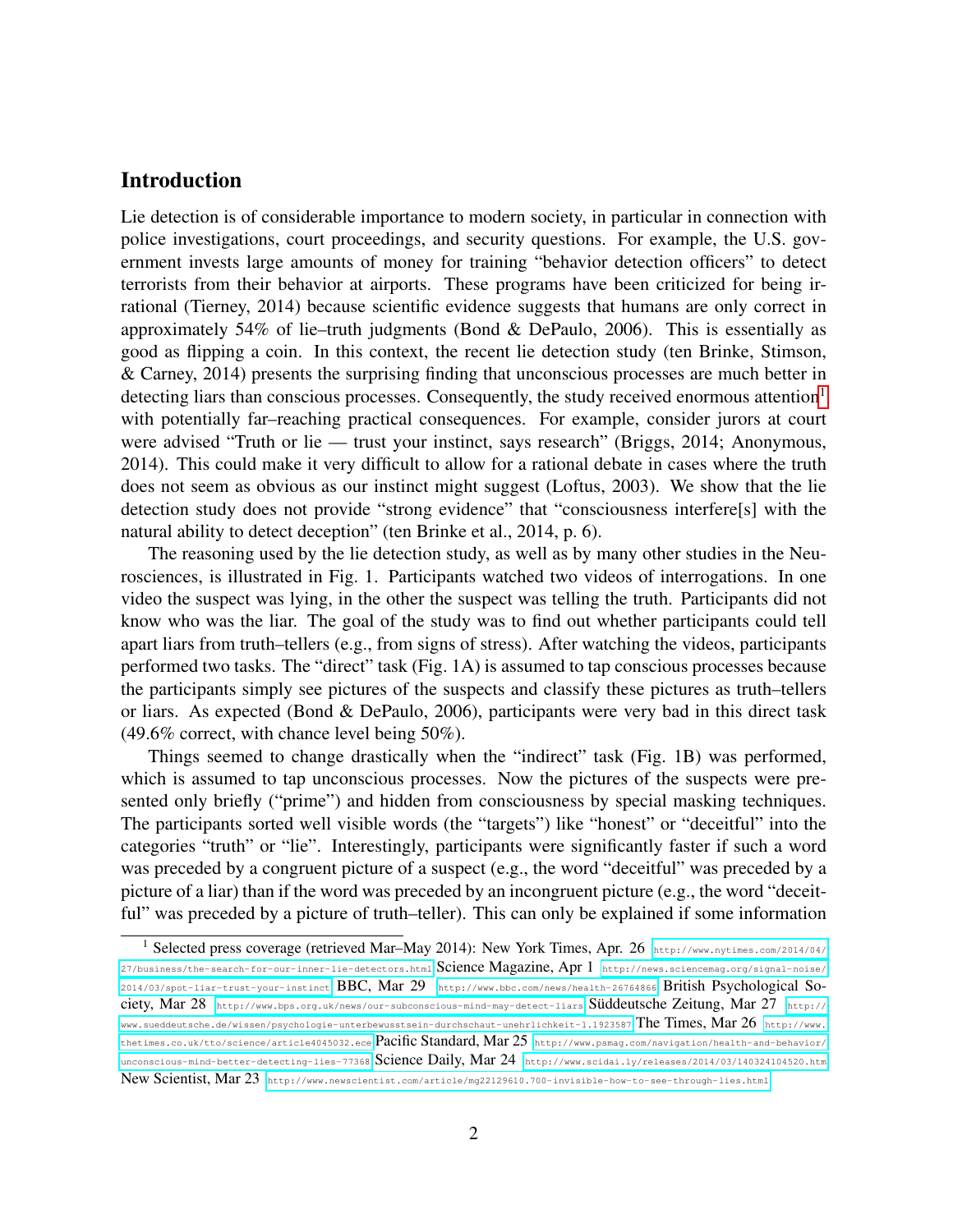

Fig. 1: Experimental rationale and fallacy: Typically there exists some hidden stimulus attribute. In the lie detection study this was whether the picture of a suspect showed a truth–teller or a liar. In other studies this could be the numerical size of a number or the emotional expression of a face that is hidden from consciousness by masking techniques. A. Direct task: When participants directly classify the hidden attribute, they typically perform badly. B. Indirect task: Nevertheless, the hidden attribute ("prime") can affect RTs if participants perform a task on another well visible stimulus ("target"). In the lie detection study, participants decided whether well visible target–words were related to lying or truth–telling. They were faster if the targets were preceded by a congruent but hidden picture (e.g., the word "deceitful" preceded by the picture of a liar). While this is only possible if the hidden attribute was somehow processed by the nervous system, the fallacy is to conclude that there was relatively good unconscious classification accuracy of the hidden attribute, better than in the direct task.

about whether the masked picture shows a liar or a truth–teller has been processed.

However, the authors of the lie detection study (ten Brinke et al., 2014) derived further reaching conclusions from the significant congruency effect — as is common practice in the Neurosciences. They concluded, that (i) the significant congruency effect indicates "accurate unconscious assessments" (p. 7) of truth–tellers vs. liars; (ii) in parallel to this accurate unconscious processing, there exists another, inaccurate conscious process; (iii) the accurate unconscious assessments can even be "made inaccurate [...] by conscious" processes (p. 7), such that it might be wise to prevent "conscious deliberation about credibility" (p. 7).

We show below that all these conclusions are not warranted by the data. More generally, we describe that a significant congruency effect alone does not provide sufficient evidence for such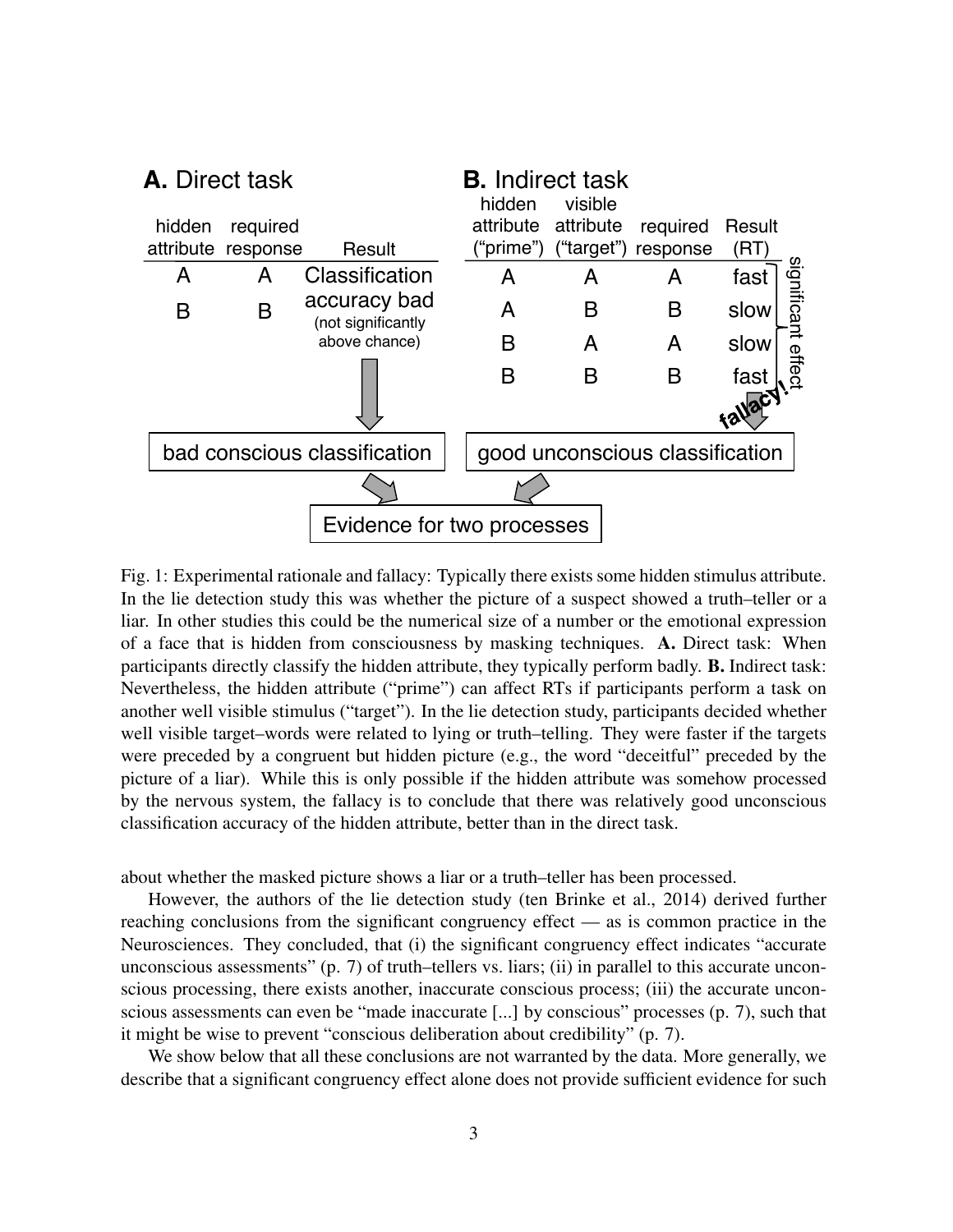conclusions.

#### The fallacy

The main reason is that while the significant congruency effect indeed suggests that the primes have been classified to a certain extent, it does not indicate how good this classification was. The test for a significant difference between reaction times (RTs) in congruent and incongruent trials is only concerned with the question whether a 'true' difference exists in the population at all. The test does not tell us how big this difference is and for how good a classification performance it could be harnessed.

In a nutshell: The fallacy is to conclude from a significant effect in the indirect task that there has been good indirect classification performance of the prime (at least better than the classification performance in the direct task). However, the significant effect only indicates that *some* information about the stimuli has been processed, not *how much* information. Given enough statistical power, the indirect classification performance could be arbitrarily small while nevertheless there could be a significant congruency effect. This is not only a remote theoretical danger, as we show with our reanalysis of the lie detection study.

Reanalysis of lie detection data For the reanalysis, we put the data of the lie detection study to the test: If the significant congruency effect on RTs is supposed to serve as evidence for good unconscious processing, then we should be able to use the RTs to decide for each trial whether the prime and target stimuli were congruent or incongruent. Small RTs would indicate a congruent trial, large RTs would indicate an incongruent trial.

We applied two classifiers to the data<sup>[2](#page-3-0)</sup>: (i) the statistically optimal classifier under the assumption that RTs follow normal or lognormal distributions (Ulrich  $\&$  Miller, 1993) and (ii) a model–free classifier trained on the data according to the standard protocol from statistical learning (for details please consult the methods section). The two classifiers achieve classification accuracies of (i) 50.6% and (ii) 49.3%. We also found that (iii) on the given data there cannot exist a classifier with accuracy larger than 54% — the same value that was interpreted as "detection incompetence" in the lie detection study (ten Brinke et al., 2014, p. 1). In short: the classification accuracy in the unconscious task is just as dismal as in the conscious task and can for all practical purposes be considered as being at chance level. There is no evidence for "accurate unconscious assessments" (ten Brinke et al., 2014, p. 7).

Fig. 2A illustrates this with the distributions relevant for classification performance. The average RT–difference between congruent and incongruent conditions was only 4.4 ms, whereas

<span id="page-3-0"></span><sup>&</sup>lt;sup>2</sup>Of the two experiments in the lie detection study (ten Brinke et al., 2014), we concentrate on the second one, as this is the one that presents 'unconscious' stimuli. For the first experiment we obtained similar results (classification accuracy: 51.1%). All analyses were implemented twice independently, once in Matlab and once in R. The R–code is open available, see Part 1 of Materials and Methods.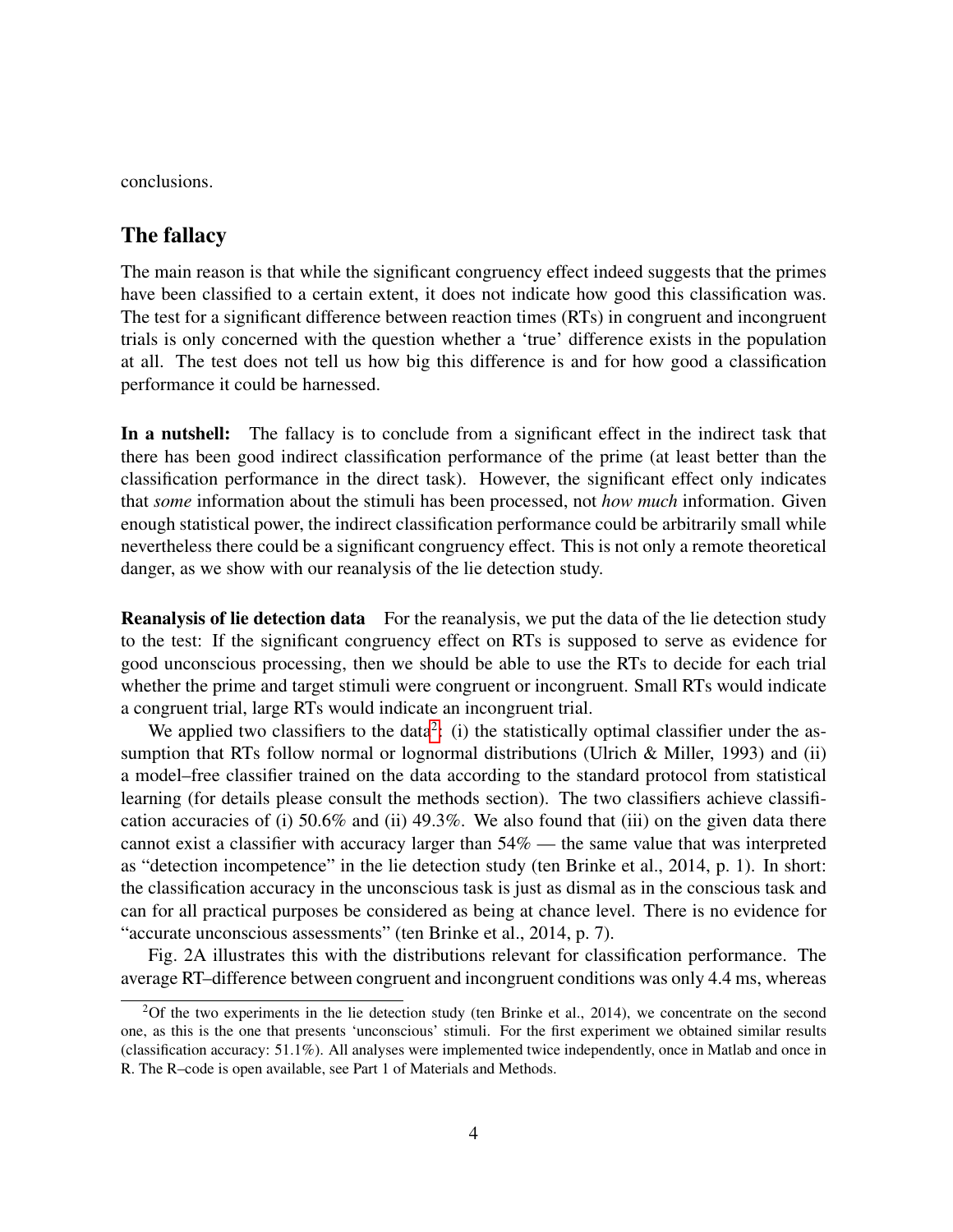

Fig. 2: RT-Distributions relevant for classification and significance tests. A. Accurate classification of congruent vs. incongruent trials requires distinct RT–distributions. The top panels show RT-histograms for exemplary participants (left/right: participant with median/maximal accuracy of 50.8%/56.1%). The large panel shows RT–distributions for an idealized participant, based on average values and lognormal distributions (Ulrich & Miller, 1993). All distributions overlap so heavily that classification accuracy is essentially at chance, showing that the RTs convey hardly any information about congruent vs. incongruent trials. B. A significant difference requires distinct distributions for the mean RTs of congruent vs. incongruent trials; with the standard deviation given by the standard error of the mean (SEM; e.g., Franz & Loftus, 2012). These distributions are clearly distinct, reflecting the significant difference  $(t(65) = 2.22, p = 0.03;$ mean difference: 4.4 ms, SEM: 2.0 ms, Cohen's d: 0.27; cf. Cohen, 1988). Comparing A. and B. shows that classification accuracy can be at chance level even though the means are significantly different. This is caused by the massive reduction of the relevant standard deviation when calculating the SEM (cf. Part 3 in Materials & Methods). Note, that we even had to change the scale of the abscissa in B to show the distributions appropriately. C. Histograms of RTs in behavioral task of Dehaene et al. (1998). The distributions overlap heavily, suggesting that classification accuracy will be low. The histogram corresponds to Figure 2b of Dehaene et al. (1998) and was electronically digitized from the printed version. In all plots, dashed/solid lines indicate congruent/incongruent conditions.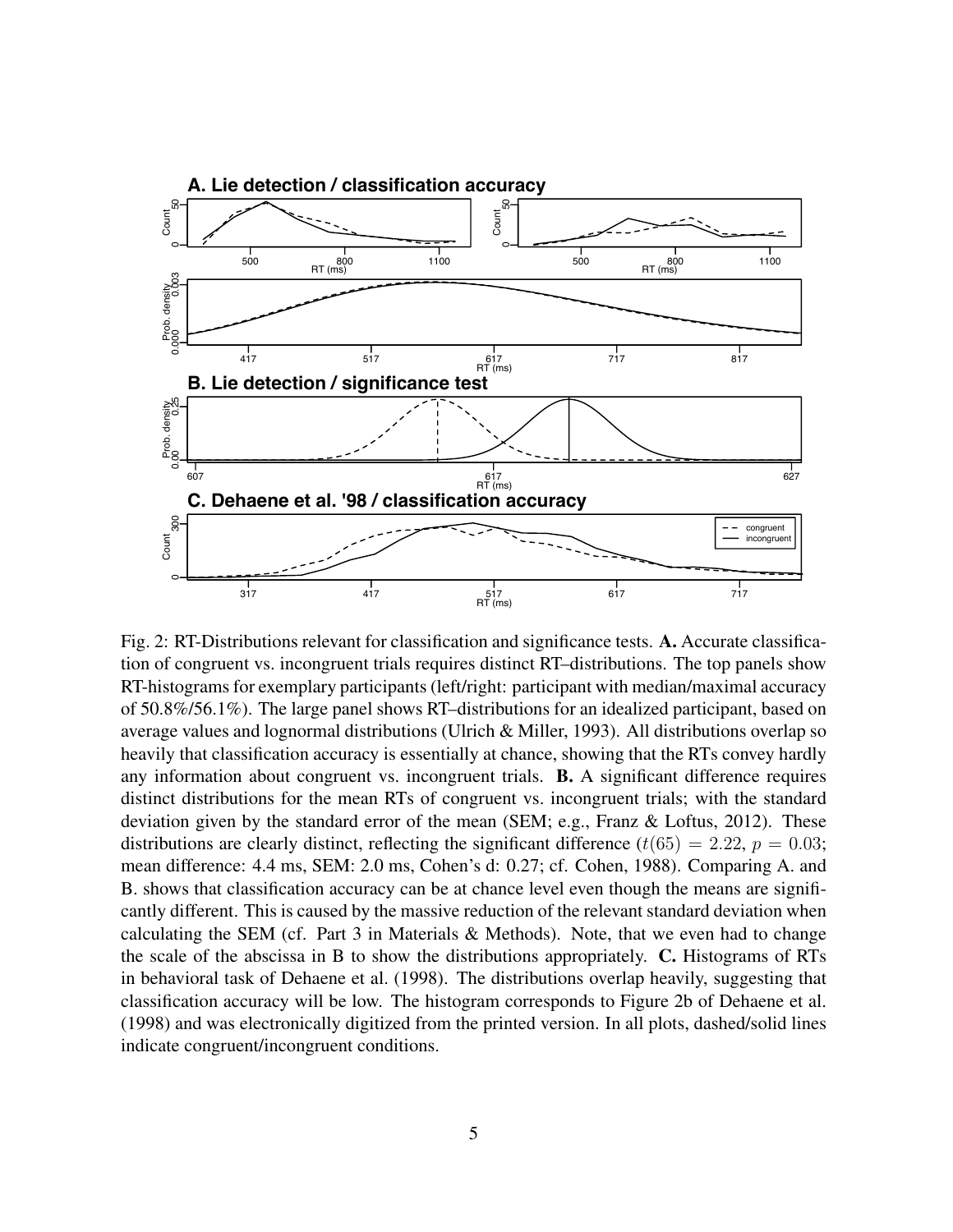the average within–subjects standard deviation was 146.5 ms. This gives a signal–to–noise ratio of 0.03, which is much too small for a meaningful classification performance.

To understand why this can happen even though the RT means are significantly different, note that the classification whether a trial is congruent or incongrunent has to be performed on a single-trial basis. In particular, the accuracy of the classifier does not improve with more data. The statistical test for the difference in population means, on the other hand, is based on the estimated variability of the sample means, which gets smaller with more data. As shown in Fig. 2B, it can easily happen that two distributions are nearly indistinguishable by a classification task, yet a tiny difference in their means becomes significant if the sample size or the number of repetitions are large enough. See Part 2 in Materials & Methods for more details.

Better approaches. What would a more appropriate approach look like? For a meaningful comparison, we have to look not only for a significant effect, but also at how much information is transmitted by this effect to the task of classification. A straightforward way to do this is to consider the classification accuracy directly, as we did above. Other approaches are possible as well. For example, one could use signal detection theory (Swets, 1961) on both tasks to determine and compare appropriate d–prime values — as has been done in some studies (Schmidt, 2002; Gegenfurtner & Franz, 2007; Schmidt & Vorberg, 2006). Alternatively, one could apply classic information theory on both measures (Shannon, 1948), an approach we are currently working on. For the lie detection study, all these methods would lead to the same conclusion: unconscious lie detection does not work any better than its conscious counterpart. Both are essentially at chance–level.

#### The problematic reasoning is widely used

One might argue that this is a limited problem of one single study. However, the problematic reasoning is widely and routinely used. For illustration, we sketch three highly influential studies (Dehaene et al., 1998; Morris, Ohman, & Dolan, 1998; Pessiglione et al., 2007). Many more studies exist in the literature.

Dehaene et al. (1998) investigated whether humans can unconsciously process information about the magnitude of numbers. Stimuli were numbers between 1 and 9 that were hidden from consciousness by masking. Participants categorized whether the numbers were larger or smaller than 5. In direct tasks (Fig. 1A) participants were not significantly different from chance level (52.6% and 54% correct). Nevertheless, the masked numbers had significant effects in indirect tasks (Fig. 1B): If participants responded to a target number that could be congruent with the prime (e.g., both smaller than 5) or incongruent (e.g., one smaller and the other larger than 5), then participants showed significant effects on RTs and significant lateralizations in electroencephalography (EEG) and functional magnetic resonance imaging (fMRI). Based on the same reasoning as outlined above, Dehaene et al. (1998) concluded that in the indirect task participants "unconsciously appl[ied] the task instructions to the prime, would therefore categorize it as smaller or larger than 5, and would even prepare a motor response appropriate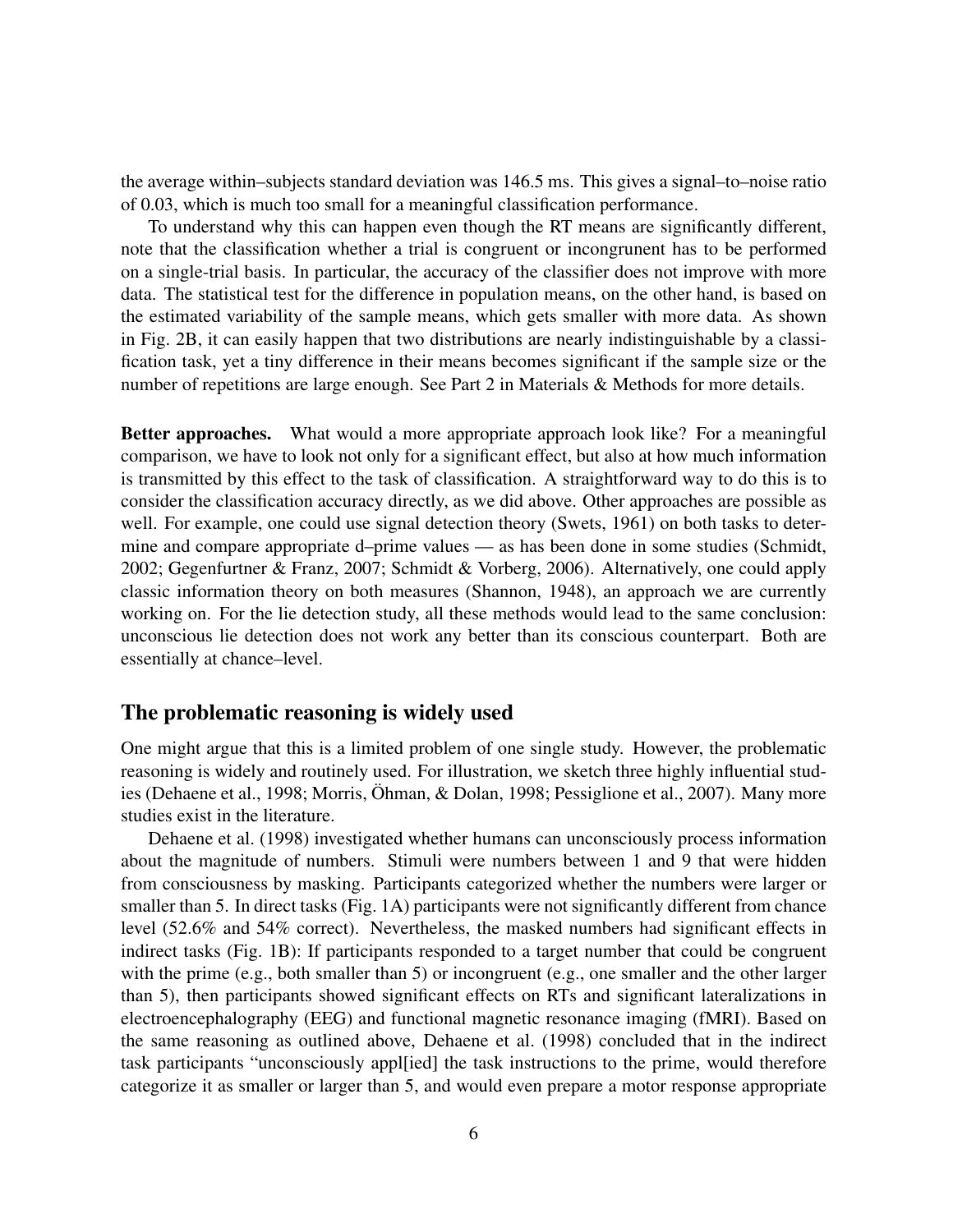to the prime" (p. 598). The authors summarize "that a large amount of cerebral processing [...] can be performed in the absence of consciousness" (p. 599).

However, these significant differences in RTs, EEG and fMRI measurements do not tell whether classification accuracy in the indirect task was better than in the direct task. If not, then there would be no evidence for unconscious processing of the primes. We cannot directly evaluate the relevant classification performance because we do not have access to the data. Instead, we analyzed the published histogram of all RTs performed in the behavioral task (Fig. 2C). If we determine the classification accuracy based on these distributions, we obtain 55% correct, which is discomfortingly close to the accuracy in the direct tasks. While this is only a very rough estimate, it cannot rule out the possibility that there might indeed be a similar problem in the study by Dehaene et al. (1998) as we found for the lie detection study. The only way to find out would be replication studies or a reanalysis of the existing data.

Morris et al. (1998) investigated emotional learning in the amygdala. Two angry faces were used as stimuli, one of which had been conditioned to an aversive event. The faces were hidden from consciousness by masking, such that participants were at chance when classifying whether such a face was shown to them. Nevertheless, activity in the right amygdala was significantly modulated by the fact that one of the two faces had been associated with the aversive event, as measured with positron emission tomography (PET). Using again the same reasoning, the authors conclude that "we provide the first evidence that the human amygdala can discriminate the acquired behavioral significance of stimuli without the need for conscious perception" (p. 469). Our critique is again: The significant modulation of amygdala activity does not show whether there is also good classification accuracy that is clearly different from chance level and that would justify the conclusion of a superior process operating in parallel to the conscious process.

Pessiglione et al. (2007) investigated subliminal motivation. Images of coins were presented, either one pound or one penny, and hidden from consciousness by masking, such that participants were at chance level when classifying the coins. Nevertheless, activity in the ventral pallidum (VP) was significantly modulated by the value of the coins, as measured by fMRI (similar results were found for skin conductance and grip force). The authors concluded that there are two motivational processes, one conscious and the other unconscious: "Thus, only the VP appeared in position to modulate behavioral activation according to subliminal incentives and hence to underpin a low–level motivational process, as opposed to a conscious cost–benefit calculation" (p. 906). Our concerns are again the same: The significant modulation of activation does not tell whether the information available to the VP suffices for a classification performance that is clearly better than the conscious classification performance. Therefore, it is not clear whether the authors' assumption of two processes (an unconscious and a conscious one) for cost–benefit calculation is warranted.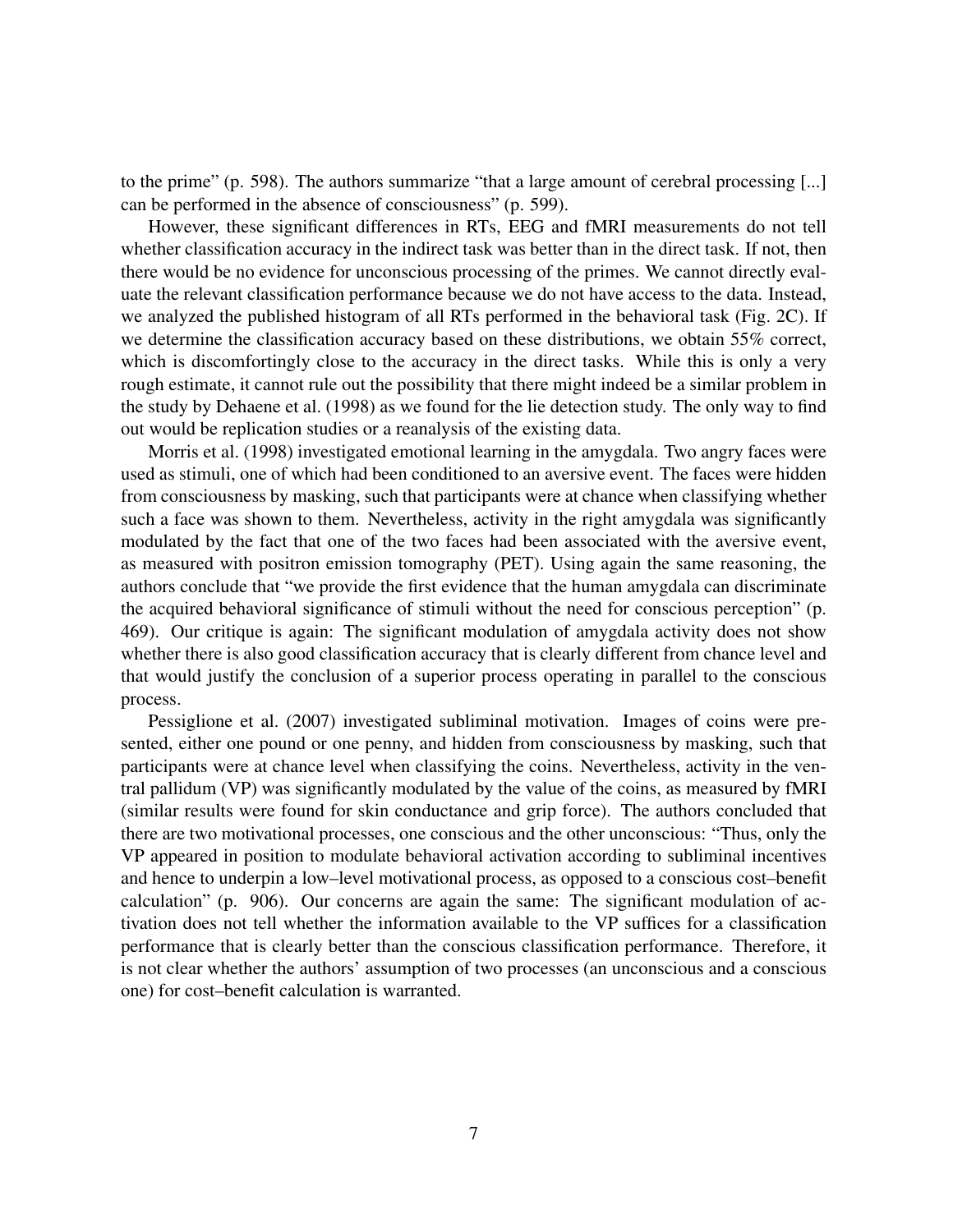#### Is there unconscious processing?

Because all our example studies happen to be related to the question of whether there exists unconscious processing independent of and parallel to conscious processing, we want to preclude a potential misunderstanding. We are mainly interested in describing the methodological fallacy, not in discussing unconscious processing. Such a discussion would go beyond the scope of this article and would have to take into account a long history of research (Eriksen, 1960; Holender, 1986; Reingold & Merikle, 1988; Greenwald, Draine, & Abrams, 1996; Hannula, Simons, & Cohen, 2005; Kouider & Dehaene, 2007). Therefore, we do not claim that unconscious processing independent of conscious processing does not exist or cannot be shown. We do, however, claim that the lie detection study does not provide evidence for a superior uncon-scious lie detection ability<sup>[3](#page-7-0)</sup> and that this study shows in an exemplary way how the claims of the other studies using the same flawed rationale can go astray and need careful reconsideration using more appropriate methods

#### **Conclusions**

We described a reasoning that is widely used but flawed. In the case of the lie detection study (ten Brinke et al., 2014), the commendable open–data practice allowed us to show in an exemplary way how this reasoning can lead to wrong conclusions. More generally, conclusions of the many studies using this reasoning should be treated with caution and could be wrong. In the future, we should employ better statistical methods and conclusions based on the flawed reasoning should be reconsidered.

<span id="page-7-0"></span><sup>&</sup>lt;sup>3</sup>Note that our conclusions on the lie detection study (ten Brinke et al., 2014) are corroborated by a recent commentary of lie–detection experts (Levine & Bond, 2014) who question the plausibility of the lie-detection results in the light of other research and meta–analyses in this area. While Levine and Bond (2014) had to speculate that one of the conditions is a statistical outlier we can now show the statistical reasons behind the wrong conclusions. Hence, our findings converge with the intuition and meta–analytic data of these lie–detection experts.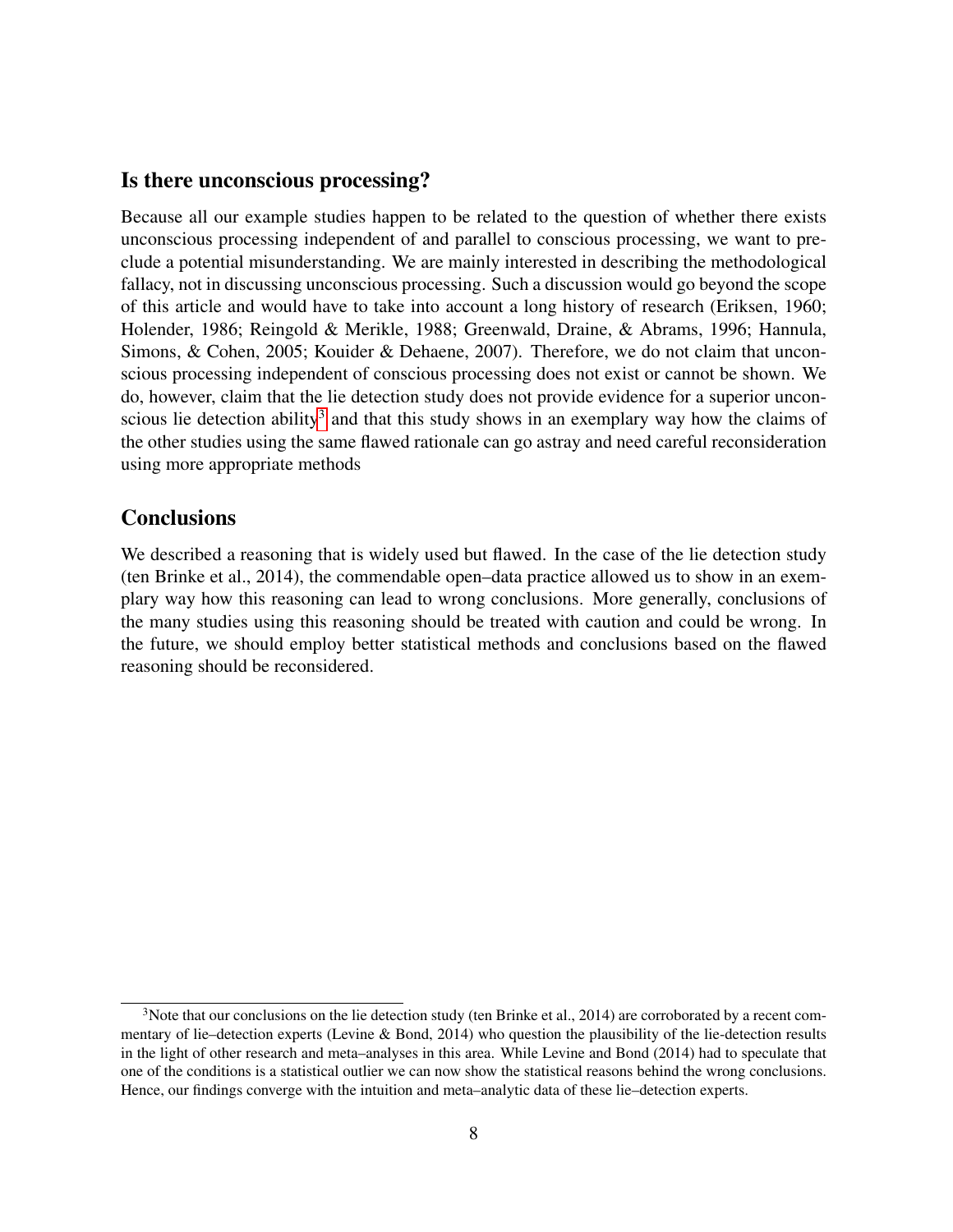# Materials and Methods

#### 1 Classification and statistical optimality in more detail

In this section, we describe how an optimal classification of the single trial data in an indirect task (Fig. 1B of main text) can be performed. We prove below that under the assumption that the RTs follow a normal distribution or a lognormal distribution (Ulrich & Miller, 1993), the statistically optimal classifier is given by a median split of the reaction times ("median classifier"). We also describe a typical classifier as used in machine learning that does not require any distributional assumptions ("trained classifier"). Finally, we derive a theoretical upper bound for classification performance on the given data that in principle can never be exceeded ("over–optimistic upper bound"). Before going into details, we first describe the results of applying these classifiers to the data of the lie detection study (ten Brinke et al., 2014).

Classification results for lie detection study. For each participant, the goal is to classify the trials in the indirect task as 'congruent' or 'incongruent', based on the RTs of this participant. For each participant, we proceed as follows. (i) For the model–based median classifier, we compute the median RT, use this as the threshold of a step function classifier (see below), and compute the accuracy of this classifier over all trials. (ii) For the model–free trained classifier, we randomly split the trials into a training and test set of 50% each (other split sizes lead to very similar results). We determine the best threshold on the training set, and compute the resulting accuracy on the test set. We repeat this procedure 10 times with different random splits of the data and report the average over these test accuracies. (iii) For the over–optimistic upper bound, we evaluate the accuracy of all possible thresholds for the step function classifier over all trials and report the best result. The following table shows means and standard deviations over the accuracies of all participants:

| Method                                   | mean(accuracy) | std(accuracy) |
|------------------------------------------|----------------|---------------|
| (i) Median classifier (model: lognormal) | 50.61\%        | $2.65\%$      |
| Median classifier (model: normal)        | 50.61%         | $2.65\%$      |
| (ii) Trained classifier (model–free)     | 49.34%         | $2.64\%$      |
| (iii) Over-optimistic upper bound        | 53.73%         | $1.99\%$      |

We can see that both the model–based (i) and model–free (ii) classifiers perform nearly exactly at chance level. The over–optimistic upper bound shows that on this data set, there does not exist a classifier that can obtain an accuracy higher than  $54\%$  — the value that was interpreted as "detection incompetence" in the lie detection study (ten Brinke et al., 2014, p. 1).

General form of the optimal classifier. Consider a classification task where the input is a real-valued number  $x$  (e.g., a reaction time, RT), and the classifier is supposed to predict one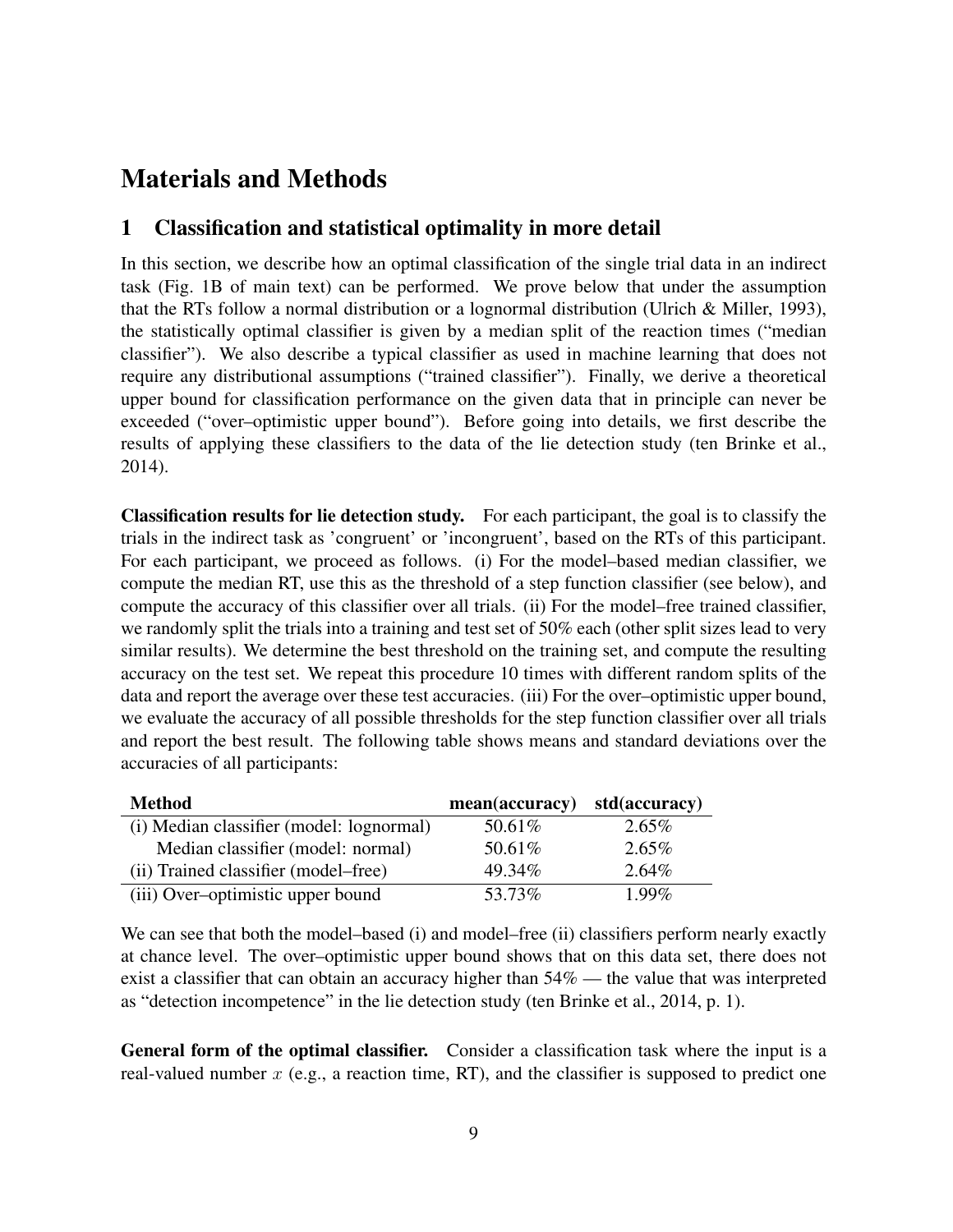of two labels  $y$  (e.g., 'congruent' or 'incongruent'; for simplicity we use labels 1 and 2 in the following). Following the standard setup in statistical decision theory (Bishop, 2006, section 1.5) we assume that the input data  $X$  and the output data  $Y$  are drawn according to some fixed (but unknown) probability distribution P. This distribution can be described uniquely by the class-conditional distributions  $P(X | Y = 1)$  and  $P(X | Y = 2)$  and the class priors  $\pi_1 = P(Y = 1)$  and  $\pi_2 = P(Y = 2)$ . A classifier is a function  $f : \mathbb{R} \to \{1, 2\}$  that assigns a label  $y$  to each input  $x$ . The classifier that has the smallest probability of error is called the Bayes classifier. In case the classes have equal weight, that is  $\pi_1 = \pi_2$ , the Bayes classifier has a particularly simple form: it classifies an input point  $x$  by the class that has the higher class-conditional density at this point. Formally, this classifier is given by

$$
f_{opt}(x) := \begin{cases} 1 & \text{if } P(X = x | Y = 1) > P(X = x | Y = 2) \\ 2 & \text{otherwise.} \end{cases}
$$
 (1)

Optimal classifier for normal and lognormal distributions. We now consider the special case where the class-conditionals follow a particular distribution. Let us start with the normally distributed case. We assume that both class-conditionals are normal distributions with means  $\mu_1$ ,  $\mu_2$  and equal variance  $\sigma^2$ , and we denote their corresponding probability density functions (pdfs) by  $\varphi_{\mu_1,\sigma}$  and  $\varphi_{\mu_2,\sigma}$ . Under the additional assumption that both classes have equal weights  $\pi_1 = \pi_2 = 0.5$ , the cumulative distribution function (cdf) of the input (marginal distribution of  $X$ ) is given as

<span id="page-9-1"></span>
$$
\Gamma(x) := 0.5 \cdot \left( \Phi\left(\frac{x - \mu_1}{\sigma}\right) + \Phi\left(\frac{x - \mu_2}{\sigma}\right) \right),\tag{2}
$$

where  $\Phi$  denotes the cdf of the standard normal distribution. For  $t \in \mathbb{R}$ , we introduce the step function classifier with threshold  $t$  by

<span id="page-9-0"></span>
$$
f_t(x) := \begin{cases} 1 & \text{if } x \le t \\ 2 & \text{otherwise.} \end{cases}
$$
 (3)

In the special case where the threshold  $t$  coincides with the median of the marginal distribution of X, we call the resulting step function classifier the *median classifier.*

Proposition (Median classifier is optimal for normal model) *If the input distribution is given by Eq.* [\(2\)](#page-9-0), then the optimal classifier  $f_{opt}$  coincides with the median classifier.

*Proof.* Because both classes have the same weight of 0.5, the Bayes classifier is given by  $f_{opt}$  as in Eq. [\(1\)](#page-9-1). For any choice of  $\mu_1$ ,  $\mu_2$  and  $\sigma$ , the class-conditional pdfs  $\varphi_{\mu_1,\sigma}$  and  $\varphi_{\mu_2,\sigma}$  intersect exactly once, namely at  $t^* = (\mu_1 + \mu_2)/2$ . By definition of  $f_{opt}$ , the optimal classifier  $f_{opt}$  is then the step function classifier with threshold  $t^*$ . We now compute the value of the cdf at  $t^*$ :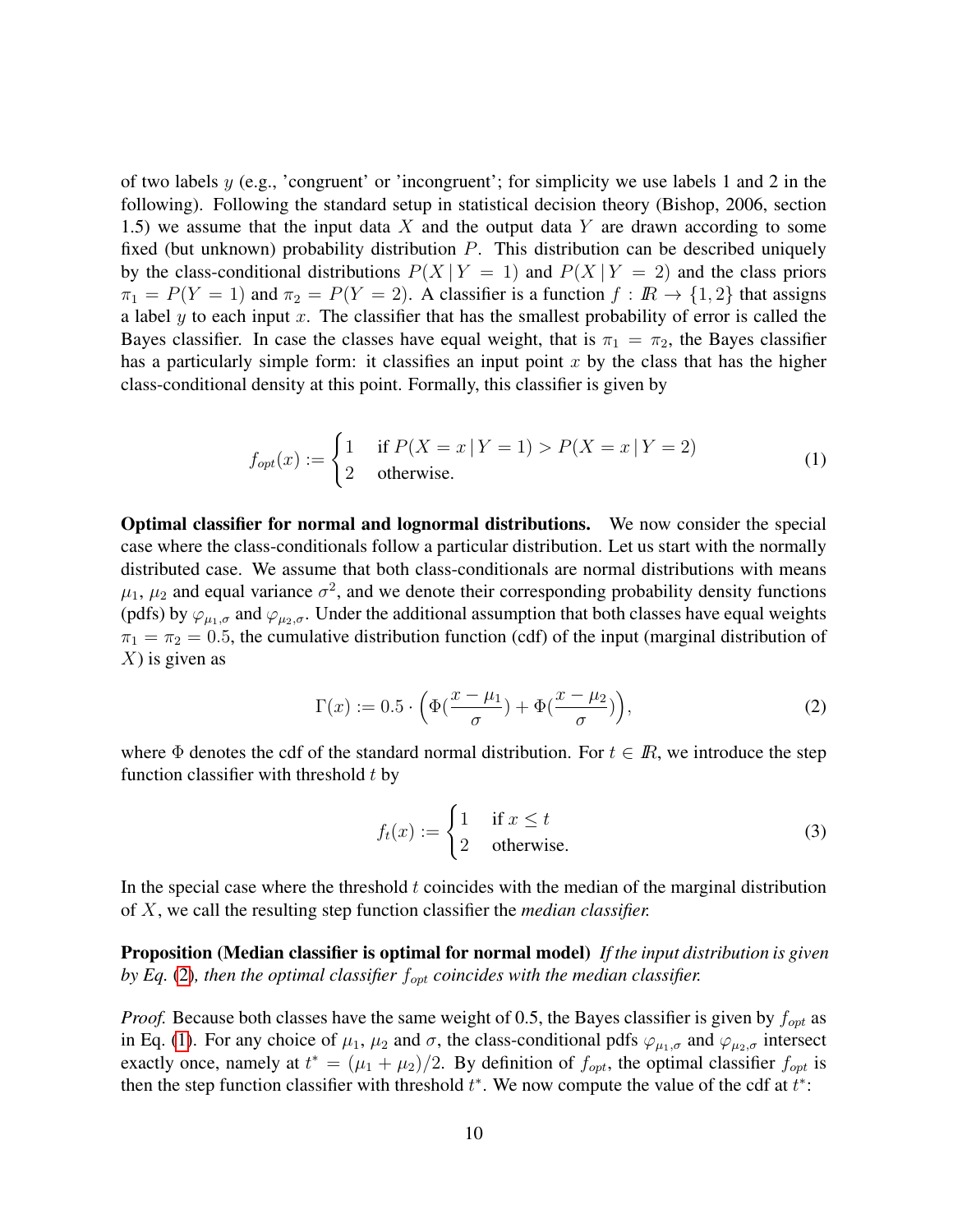$$
\Gamma(t^*) = 0.5 \cdot \left( \Phi\left(\frac{t^* - \mu_1}{\sigma}\right) + \Phi\left(\frac{t^* - \mu_2}{\sigma}\right) \right)
$$
  
= 0.5 \cdot \left( \Phi\left(\frac{\mu\_2 - \mu\_1}{2\sigma}\right) + \Phi\left(\frac{\mu\_1 - \mu\_2}{2\sigma}\right) \right)  
= 0.5 \cdot \left( \Phi\left(\frac{\mu\_2 - \mu\_1}{2}\right) + (1 - \Phi\left(\frac{\mu\_2 - \mu\_1}{2}\right)) \right)  
= 0.5.

Here, the second last equality comes from the fact that the normal distribution is symmetric about 0. This calculation shows that the optimal threshold  $t^*$  indeed coincides with the median of the input distribution, which is what we wanted to prove.  $\Box$ 

It is easy to see that this proof can be generalized to more general types of symmetric probability distributions. It is, however, even possible to prove an analogous statement for lognormal distributions, which are not symmetric themselves. We introduce the notation  $\lambda_{\mu,\sigma}$  for the probability density function (pdf) of a lognormal distribution, and  $\Lambda_{\mu,\sigma}$  for the corresponding cdf. These functions are defined as

$$
\lambda_{\mu,\sigma}(x):=\frac{1}{x\sigma\sqrt{2\pi}}\exp\Big(-\frac{(\log x-\mu)^2}{2\sigma^2}\Big)\qquad\text{and}\qquad\Lambda_{\mu,\sigma}(x):=\Phi\Big(\frac{\log x-\mu}{\sigma}\Big).
$$

Consider the case where the class-conditional distributions are lognormal distributions with same scale parameter  $\sigma$  but different location parameters  $\mu_1$  and  $\mu_2$ , and assume that both classes have the same weights  $\pi_1 = \pi_2 = 0.5$ . Then the pdf and cdf of the input distribution (marginal distribution of  $X$ ) are given as

$$
g(x) = 0.5 \cdot (\lambda_{\mu_1, \sigma}(x) + \lambda_{\mu_2, \sigma}(x))
$$
  
\n
$$
G(x) = 0.5 \cdot (\Lambda_{\mu_1, \sigma}(x) + \Lambda_{\mu_2, \sigma}(x)).
$$
\n(4)

Proposition (Median classifier is optimal for lognormal model) *If the input distribution is given by Eq.* [\(4\)](#page-10-0), then the optimal classifier  $f_{opt}$  coincides with the median classifier.

*Proof.* The proof is analogous to the previous one. For any choice of  $\mu_1$ ,  $\mu_2$  and  $\sigma$ , the densities  $\lambda_{\mu_1,\sigma}$  and  $\lambda_{\mu_2,\sigma}$  intersect exactly once. To see this, we solve the equation  $\lambda_{\mu_1,\sigma}(t^*) = \lambda_{\mu_2,\sigma}(t^*)$ , which leads to the unique solution  $t^* = \exp((\mu_1 + \mu_2)/2)$ . The input cdf at this value can be computed as

$$
G(t^*) = 0.5 \left( \Lambda_{\mu_1, \sigma}(t^*) + \Lambda_{\mu_2, \sigma}(t^*) \right)
$$
  
= 0.5 \left( \Phi\left(\frac{\mu\_2 - \mu\_1}{2\sigma}\right) + \Phi\left(\frac{\mu\_1 - \mu\_2}{2\sigma}\right) \right)  
= 0.5.

The last step follows as above by the symmetry of the normal cdf.  $\Box$ 

<span id="page-10-0"></span>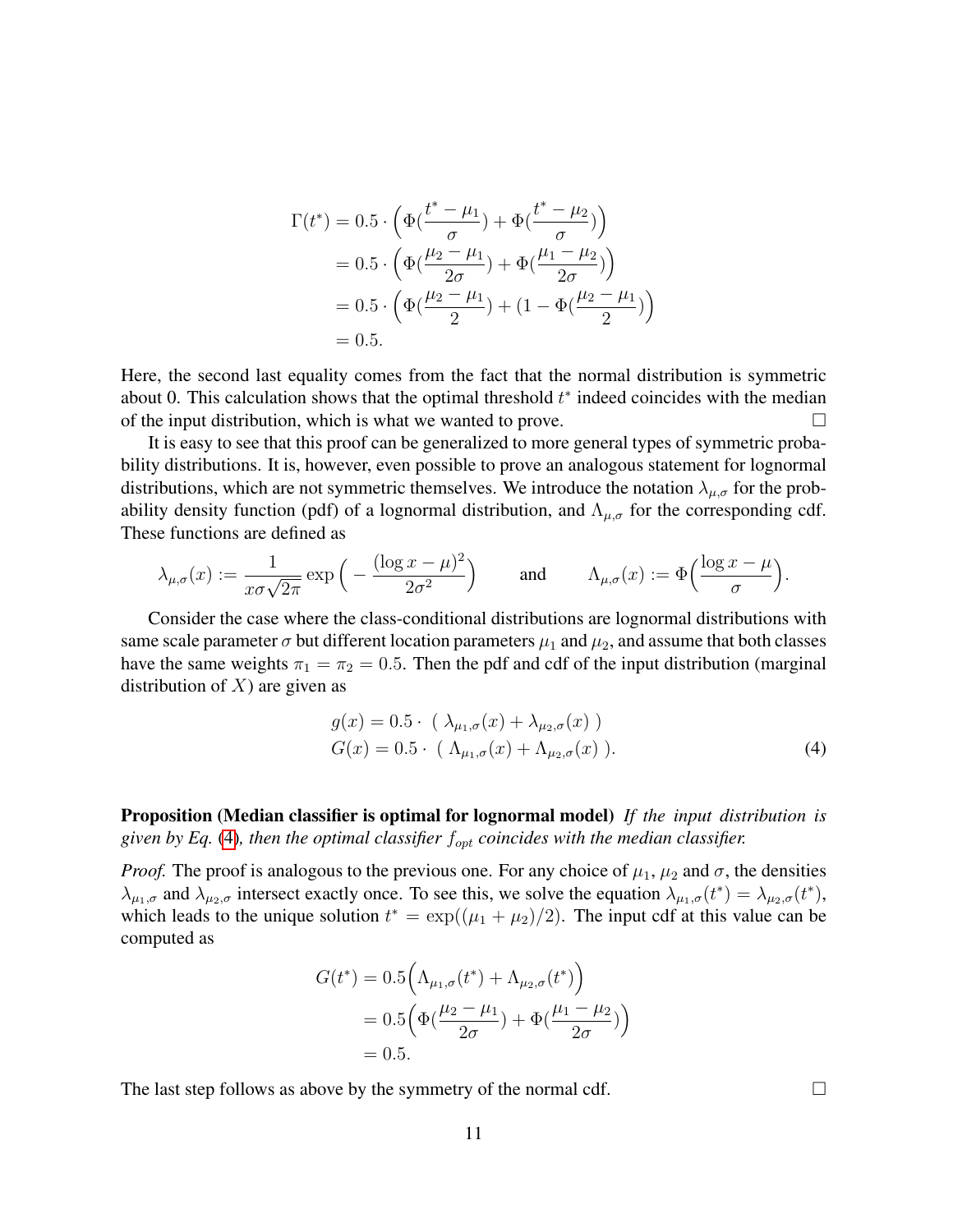**Training a model–free classifier.** If we do not want to make any assumptions about the underlying probability distribution, we can follow the standard protocol of statistical learning to identify the threshold  $t$  of the best step function classifier. For each participant, we are given trials in form of input-output pairs  $(X_i, Y_i)_{i=1,\dots,n}$ ,  $X_i \in \mathbb{R}$ ,  $Y_i \in \{1,2\}$ . We randomly split this data set into a training set consisting of 50% and a test set of the remaining 50% of all trials. On the training set, we determine the threshold  $t^*$  that leads to the smallest number of misclassifications (= training error). For the corresponding step function classifier  $f_{t^*}$  we now compute the error on the test set  $(=$  test error). We repeat this procedure 10 times to remove potential subsampling artifacts and report the mean over these repetitions. For readers familiar with machine learning, note that in this simple scenario, no model selection is involved, so a more complex evaluation procedure such as cross validation is not necessary.

An over–optimistic upper bound on classification accuracy. To rule out the case that the result of the model–free classifier is seriously sub-optimal (due to the effect of splitting the data in training and test sets, or due to overfitting or underfitting), we can derive an upper bound on the accuracy of the best step function classifier that possibly exists on the given data. For each participant, we cycle through all possible thresholds  $t$  and evaluate the accuracy of the corresponding step function classifier  $f_t$  on all trials. We then select the best accuracy obtained in this way as the classification accuracy of this participant. This accuracy is overly optimistic, as this classifier usually overfits and exploits sampling artifacts. On the other hand, it gives an upper bound on the classification accuracy that any other step function classifier could potentially achieve on the data. Finally, note that in the context of the RT experiment, it would not make sense to consider classifiers that do not have the form of a step function classifier the general classification scenario implied by the experimental setup is to separate slow RTs from fast RTs.

#### 2 Why is the relevant standard deviation for the significance test much smaller than that for classification?

Let us illustrate our answer with the data of the lie detection study (ten Brinke et al., 2014). Consider two probability distributions with slightly different expected values, such as the ones in Fig. 2A. The task of the classifier is to predict for each trial whether the measured RT has been generated from a congruent or an incongruent condition. More abstractly, given a real-valued sample, we want to decide which of the two distributions is more likely to have generated that sample point. In general, this will only be possible in a satisfactory manner if the two distributions have only little overlap and their means are considerably different from each other.

The significance test, on the other hand, assesses whether the expected values of the two distributions are different at all. It does not ask for a large difference, it just asks for any difference. The more measurements are taken, the closer each mean estimate will be to the corresponding expected value. We know from the central limit theorem that the SEM is of order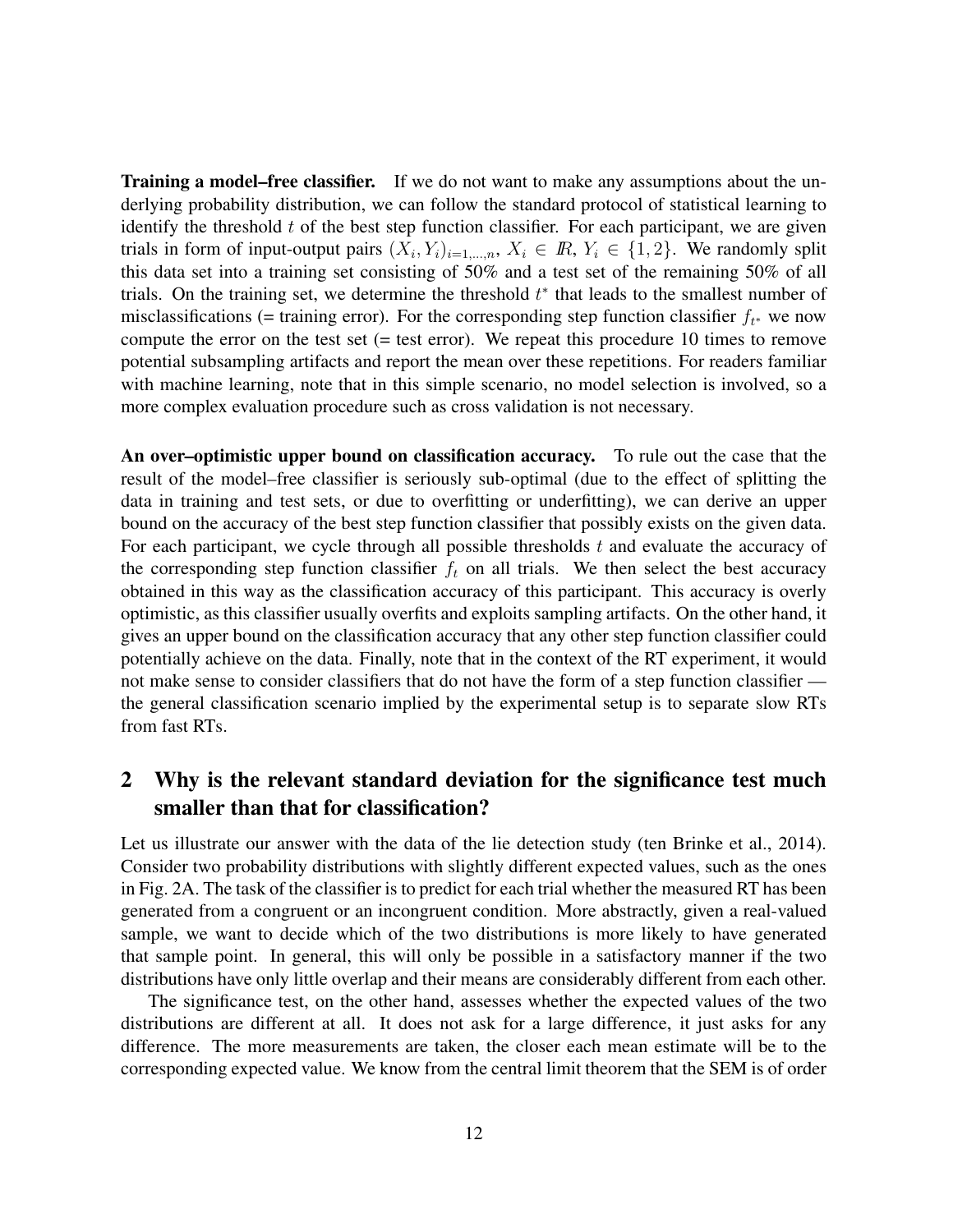1/ √  $\overline{n}$ . In the limiting case of an infinite number of measurements, the SEM would approach zero.

To get a feeling for this effect, consider the data of the lie detection study. For a rough estimate, let us for a moment ignore the fact that there were different participants (i.e., that between–subjects variability exists; this is not so critical because we are dealing with within– subjects designs such that the difference mainly is affected by within–subjects variability (Franz & Loftus, 2012)). The average standard deviation for a trial was 146.5 ms (Fig. 2A). Each condition was measured about 180 times in each participant and the study had 66 participants, which leads to a factor of  $1/\sqrt{180 \cdot 66}$ . Taking the difference between the congruent and inconwhich leads to a factor of  $1/\sqrt{180 \cdot 60}$ . Taking the difference between the congruent and incongruent conditions increases the SEM by a factor of  $\sqrt{2}$  (assuming for simplicity independence and equal variances), such that a rough prediction for the SEM relevant for the significance test is given as  $146.5 \cdot \sqrt{2}/\sqrt{180 \cdot 66}$  ms = 1.9 ms. This is close to the empirically obtained 2.0 ms.

# 3 If the means are significantly different, doesn't this imply that the classification accuracy is significantly different from chance level?

If we have enough statistical power, significance tests will eventually show that classification is different from chance if the means are significantly different. (In real data, both significances might not occur at the same time because sources of noise are not exactly identical for the means and the classification results.)

However, with regard to the reasoning outlined in Fig. 1 of the main paper, this question is misleading. For the typical neuroscientific interpretation it is not only important that the classification accuracy in the indirect task is significantly different from chance level (this could also happen if the true classification performance were, say, 51%). What counts is whether the classification accuracy is *considerably larger* than chance level, and in particular, considerably larger than the accuracy obtained in the direct task. This leads back to the old statistical issue of needing to distinguish between the statistical significance of effects vs. the size of the effects.

## 4 Many studies did not test for the difference of the effects. Isn't this also a problem?

The correct procedure would indeed be to test for the difference (Franz & Gegenfurtner, 2008; Nieuwenhuis, Forstmann, & Wagenmakers, 2011). This is, however, an issue independent of the general fallacy we are concerned with, so we do not discuss it further.

## 5 The lie detection study calculated Cohen's d values. Doesn't this ameliorate the problem?

While most studies used the RTs in the indirect task for their significance test, the lie detection study (ten Brinke et al., 2014) used a somewhat different approach. For each participant an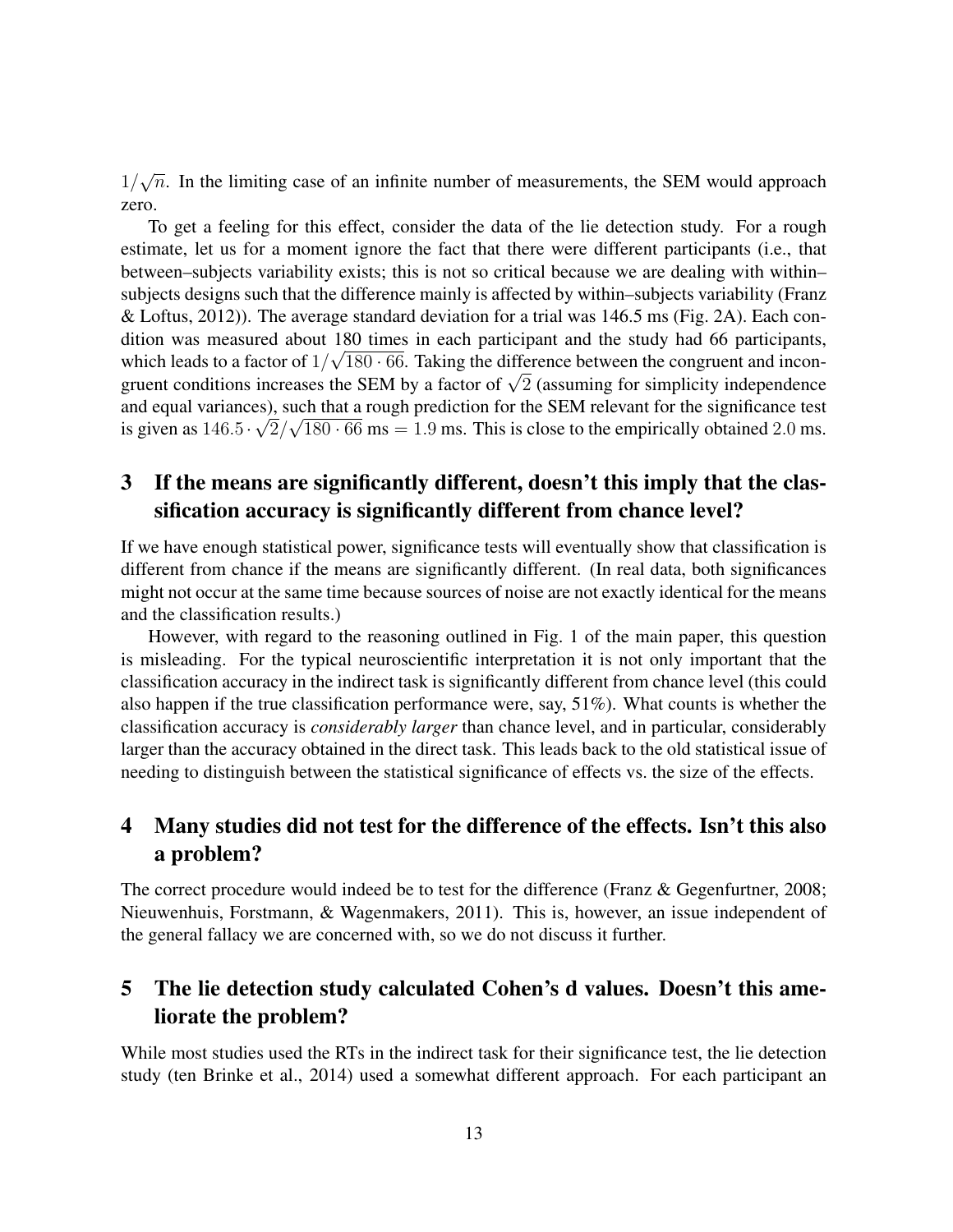individual Cohen's d value (Cohen, 1988) was computed from the RTs, resulting for the 66 participants in  $d_1, ..., d_{66}$ . Then, a significance test was performed on these values and a second Cohen's d value  $d_{across}$  was calculated across the individual values  $d_1, ..., d_{66}$ . This value  $d_{across}$ is what is shown in Fig. 2 (Exp. 2) of the lie detection study (ten Brinke et al., 2014), it was found to be  $d_{across} = 0.27$  (ten Brinke et al., 2014, p. 6). This means that the Cohen's d–values used in this figure refer to the question of whether the means of the RTs are different from each other (which they very well can be, as we explained above). It does not say anything about the effect size of the indirect classification performance, which would be the relevant quantity. The relevant Cohen's d–values computed on the distribution that is relevant to classification (our Fig. 2A) amount on average to 0.03 (ten Brinke et al., 2014, p. 6), which is very small and therefore fully consistent with the results of our classifiers (for pychophysicists: this is equivalent to a very small d–prime value in signal detection theory).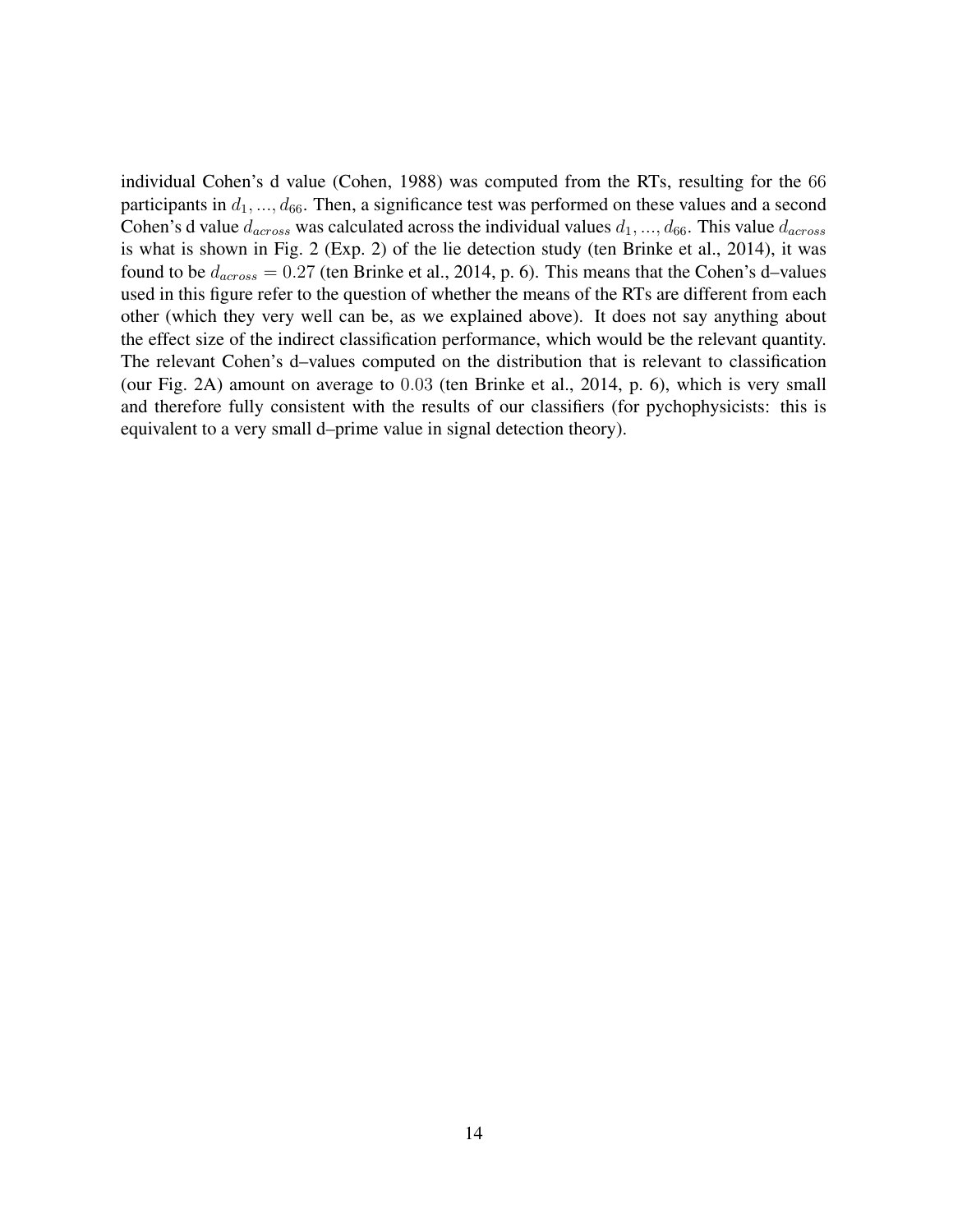# Acknowledgments

We thank the authors (ten Brinke et al., 2014) and the editor (Eich, 2014) of the lie detection study for their open data policy and regret that due to this commendable openness they are the first to be criticized for a method that has been used in many studies. We thank Gilles Blanchard and Frank Rösler for comments on the manuscript. U.v.L. was supported by the German Research Foundation (grant LU1718/1-1 and Research Unit 1735 "Structural Inference in Statistics: Adaptation and Efficiency").

## Author contributions

The major contribution to this manuscript comes from V.H.F. He discovered the methodological flaws and reanalyzed the data of the lie detection study (ten Brinke et al., 2014). The role of U.v.L. was the one of a critical discussion partner. She verified all arguments and reimplemented the analyses independently in Matlab. Both authors jointly wrote the paper.

# Competing Interests

Volker H. Franz received funding from the University of Hamburg and the German Research Foundation. He currently serves in the editorial board of British Journal of Psychology. Ulrike von Luxburg received funding from the University of Hamburg and the German Research Foundation. She currently serves in the editorial board of the Journal of Machine Learning Research and is a board member of the International Machine Learning Society. Previously she served in the editorial board of Statistics and Computing.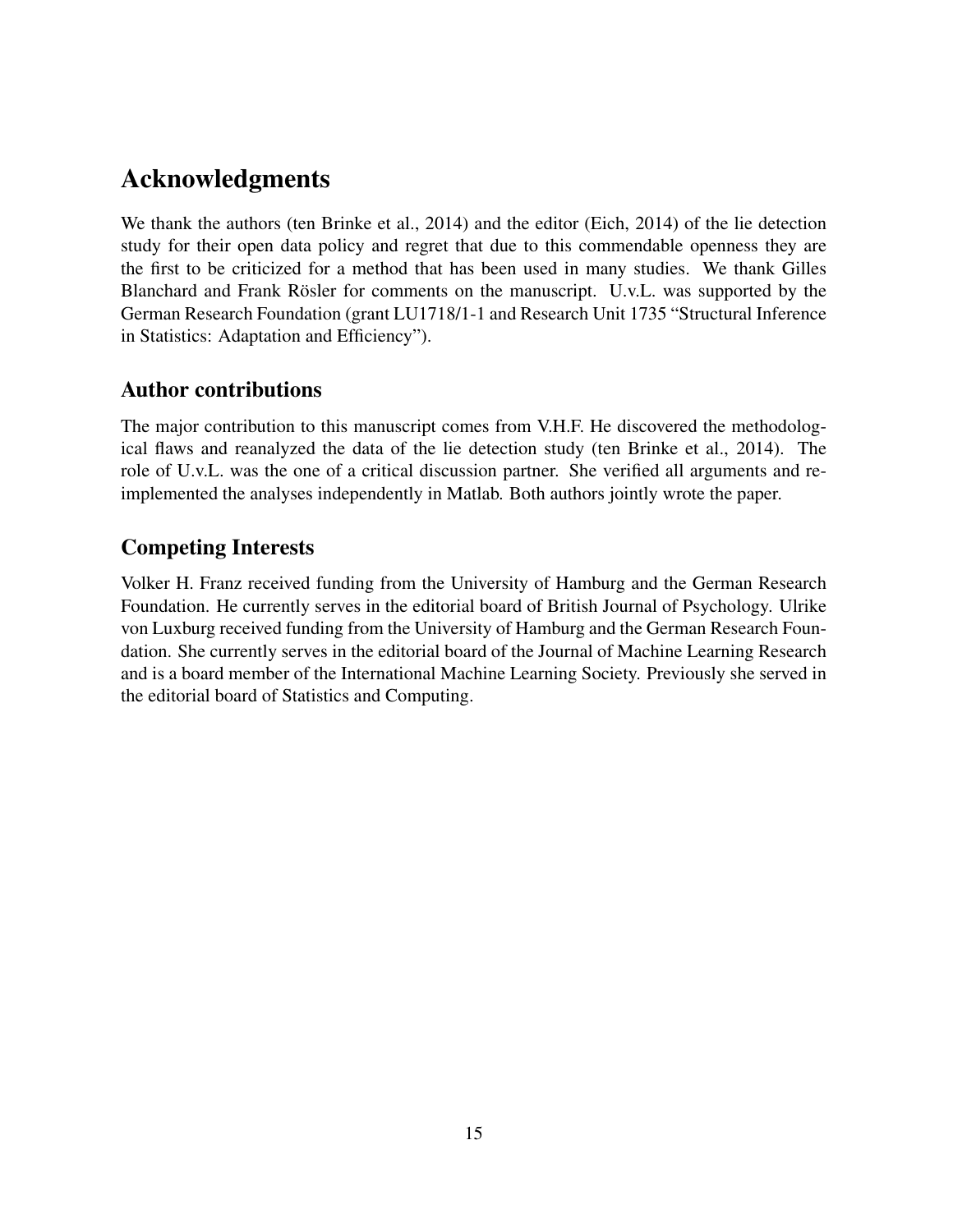# References

- Anonymous. (2014). *To spot a liar, trust your instinct.* Science Magazine (online: March 25, 2014) [http://news.sciencemag.](http://news.sciencemag) org/signal-noise/2014/03/spot-liar-trust-your-instinct.
- Bishop, C. (2006). *Pattern recognition and machine learning.* Springer.
- Bond, C. F., & DePaulo, B. M. (2006). Accuracy of deception judgments. *Personality and Social Psychology Review*, *10*, 214–234.
- Briggs, H. (2014). *Truth or lie trust your instinct, says research.* British Broadcasting Corporation (online: March 29, 2014, <http://www.bbc.com/news/health-26764866>).
- Cohen, J. (1988). *Statistical power analysis for the behavioral sciences* (2nd ed.). Hillsdale, NJ: Erlbaum.
- Dehaene, S., Naccache, L., Le Clec'H, G., Koechlin, E., Mueller, M., Dehaene-Lambertz, G., van de Moortele, P. F., & Le Bihan, D. (1998). Imaging unconscious semantic priming. *Nature*, *395*, 597–600.
- Eich, E. (2014). Business not as usual. *Psychological Science*, *25*(1), 3–6.
- Eriksen, C. W. (1960). Discrimination and learning without awareness a methodological survey and evaluation. *Psychological Review*, *67*, 279–300.
- Franz, V. H., & Gegenfurtner, K. R. (2008). Grasping visual illusions: Consistent data and no dissociation. *Cognitive Neuropsychology*, *25*(7), 920–950.
- Franz, V. H., & Loftus, G. R. (2012). Standard errors and confidence intervals in within– subjects designs: Generalizing Loftus & Masson (1994) and avoiding biases of alternative accounts. *Psychonomic Bulletin & Review*, *19*(3), 395-404.
- Gegenfurtner, K. R., & Franz, V. H. (2007). A comparison of localization judgments and pointing precision. *Journal of Vision*, *7*, 1–12.
- Greenwald, A. G., Draine, S. C., & Abrams, R. L. (1996). Three cognitive markers of unconscious semantic activation. *Science*, *273*, 1699–1702.
- Hannula, D. E., Simons, D. J., & Cohen, N. J. (2005). Imaging implicit perception: promise and pitfalls. *Nature Reviews Neuroscience*, *6*(3), 247–255.
- Holender, D. (1986). Semantic activation without conscious identification in dichotic–listening, parafoveal vision, and visual masking — a survey and appraisal. *Behavioral and Brain Sciences*, *9*, 1-23.